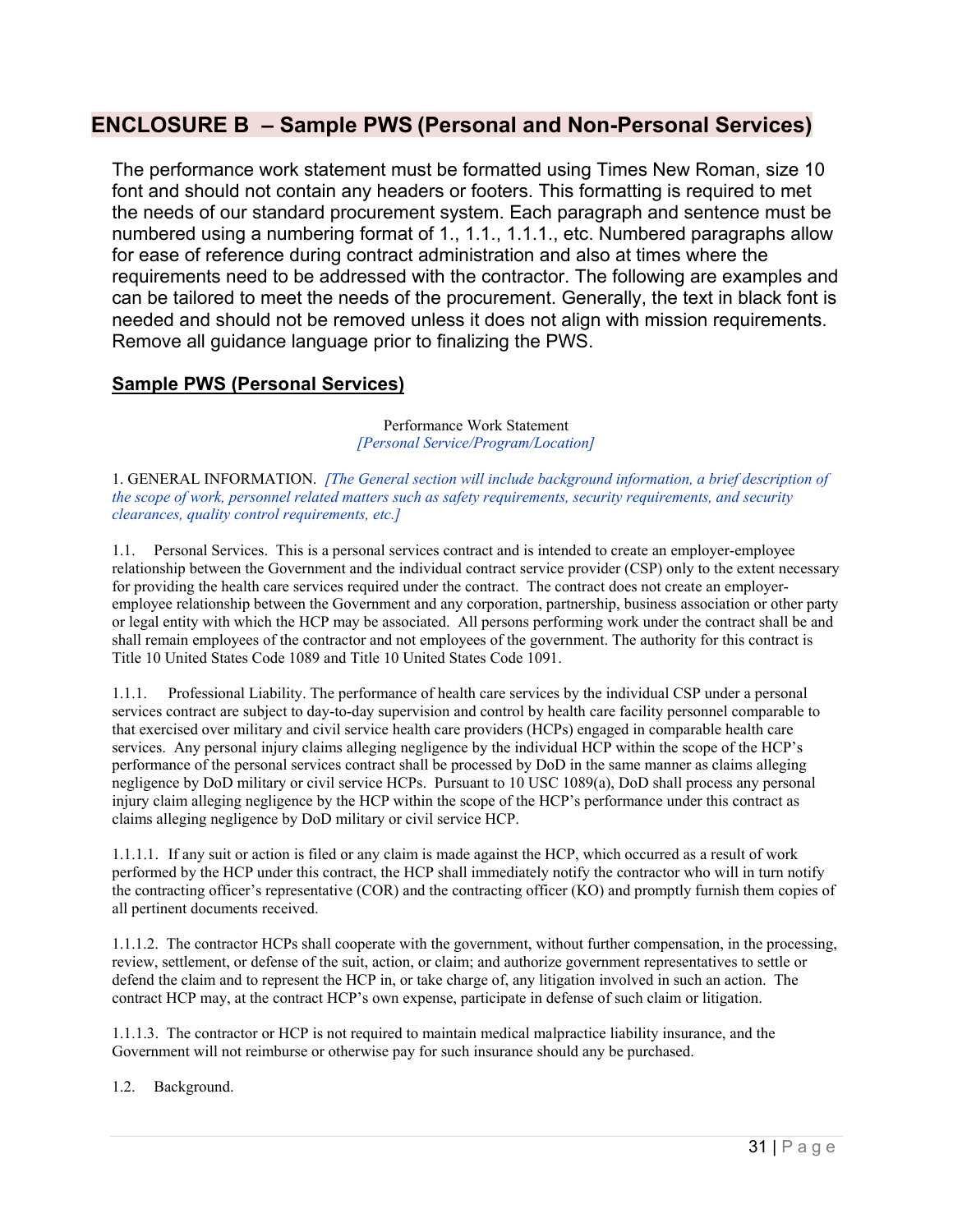1.3. Scope of Work. [*the scope should explain the services to be provided and who the services are to be performed for, take into consideration that this information will assist the KO administering the contract to make a scope determination at a later date*] The contractor shall provide [*insert requirement description*] services to the Government at [*designated locations*]. The Contractor shall provide all required facilities, personnel, services, transportation, materials, equipment, and supplies required. [*Requirement description*] services will support the [*U.S. Army, U. S. Navy, and U. S. Air Force, Defense Health Agency, etc., as applicable*]. Use of this contract will be limited to those locations identified in [*provide location or exhibit as applicable or state location if an exhibit is not needed*. No other locations will be considered at this time. Exhibit A is a list of locations and Exhibit B is a list of [*data*] by [*insert how data is compiled i.e. volume and location*]. All services shall be executed at [*contractor or government location*].

### 1.4.

2. DEFINITIONS & ACRONYMS *[Definitions if the Federal Acquisition Regulation (FAR) take precedence over any defined within the PWS. In this section, only include definitions which differ from the standard commercial definition in order to create a common understanding between the contractor and the Government. For acronyms, include all acronyms used in the final version of the PWS.]*

### 2.1 Definitions

#### 2.2. Acronyms

COR Contracting Officer's Representative CSP Contract Service Provider DoD Department of Defense HCP Health Care Provider KO Contracting Officer USC United States Code

3. GOVERNMENT FURNISHED ITEMS AND SERVICES. *[Identify those items or services that will be provided for the Contractor's use (without cost to the Contractor) to allow them to provide the required services, such as materials, facilities, training, etc. Do not identify items that will remain in the Government's control as Government Furnished Equipment (GFE). Only those items which meat the FAR definition of GFE shall be identified as such.]*

- 3.1. Supplies/Materials.
- 3.2. Facilities.
- 3.3. Services.

3.4. Government Quality Assurance (QA).

4. CONTRACTOR FURNISHED ITEMS, SERVICES AND RESPONSIBILITIES. The Contractor shall furnish all supplies/materials, equipment, facilities and services required to perform work under this contract that are not listed under Section 3 of this statement. *[Insert training, deliverables, compliance with laws, employee capabilities, facility licenses, etc. Be specific to regulations for the requirement.]*

- 4.1. Supplies/Materials.
- 4.2. Facilities.
- 4.3. Equipment
- 4.4. Personnel Qualifications.